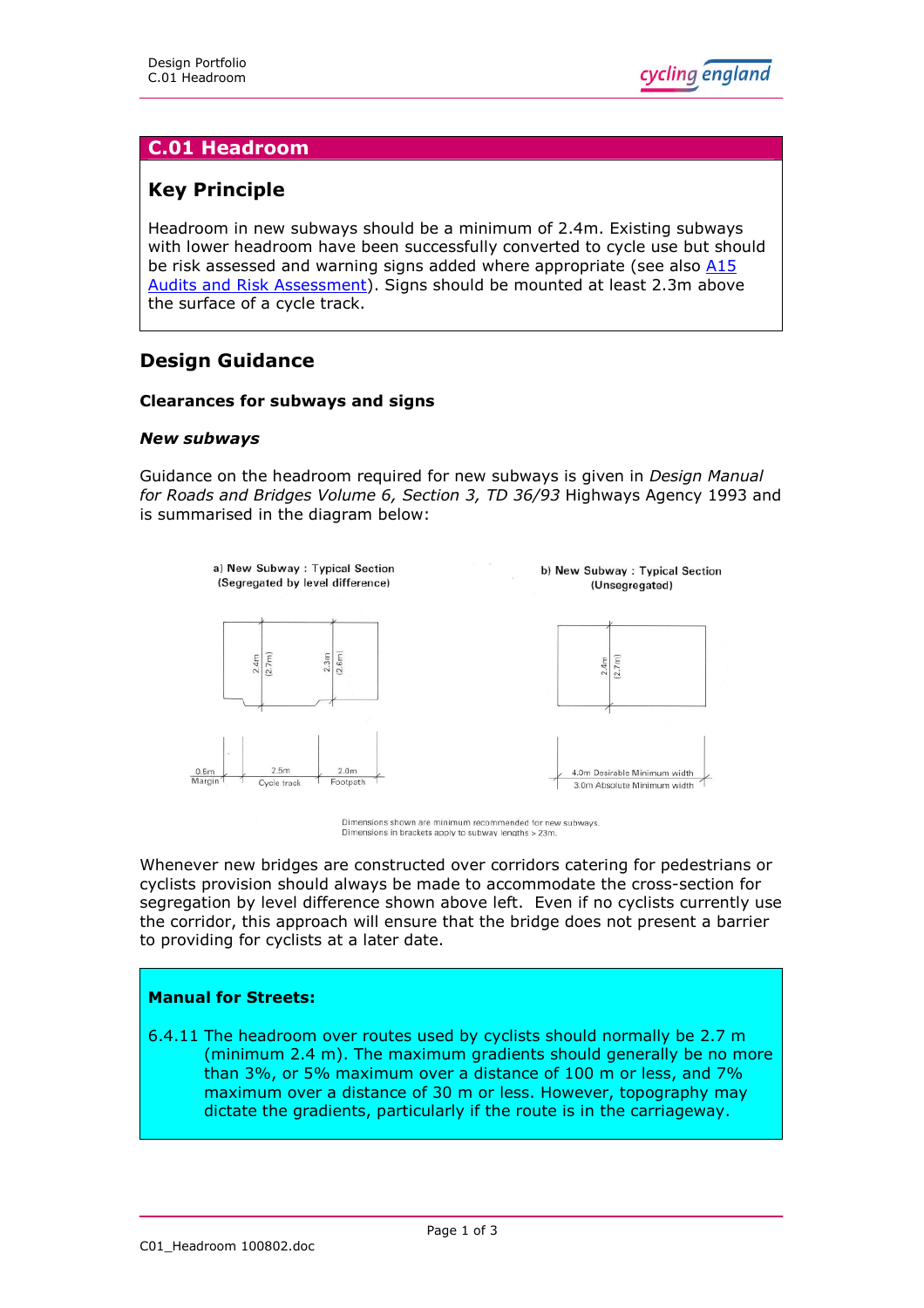cycling england

In new-build situations where a balance of excavated and fill material can be achieved, consideration should be given to raising the road (in the case of subways) or lowering (in the case of cycle bridges) to minimise the approach gradients for cyclists.

## **Existing Subways**

The headroom in an existing subway, underpass or route under a structure will typically be a minimum of 2.3m. Existing subways with lower headroom have been successfully converted to cycle use but should be risk assessed and warning signs added where appropriate.

Any plans to convert an existing subway to shared use should take the following factors into account:

- a) A balance must be struck between the needs of existing users and those of cyclists. Existing users should not be unduly put at a disadvantage.
- b) The inability of the proposal to confirm to accepted standards should not lead to its automatic rejection. A risk assessment might show that going ahead with the proposal is preferable to not doing so (see [A15 Audits and Risk Assessment\)](http://www.cyclingengland.co.uk/docs/A15_Audits_and_Risk_Assessment.pdf).
- c) It must be fit for its purpose: it should be attractive to those who might otherwise have to use an alternative, potentially hazardous, surface route.
- d) It must represent an improvement in provision for cyclists if it is replacing an existing route.
- e) Consideration should be given as to how it acts as a link in any network.

## *Signs*

The minimum headroom under all signs which project above a cycle track is 2.3m. If large signs are placed across the full width of a cycle track, from a distance they can give the visual impression that they are lower than they should be. In these circumstances, the headroom may be increased to up to 2.7m. Increased headroom to signs is also useful if the area is prone to vandalism (see also [C03 Signs\)](http://www.cyclingengland.co.uk/docs/C03_Signs.pdf).

Signs should not create hazards for cyclists. Sign posts should not be sited within a cycle track. Existing cycle tracks should be reviewed to ensure that existing signs comply with these guidelines. Programmes should be introduced to remove or reposition signs and posts which do not comply. Where sign posts (or any other columns) cannot realistically be re-located outside existing tracks, it is essential that the hazards they represent are minimised. This could be achieved by making them highly visible using paint and/or reflective materials, or it might be done by moving the cycle track, for example.

## **References**

TD 36/93 *[Subways for Pedestrians and Pedal Cyclists Layout and Dimensions](http://www.standardsforhighways.co.uk/dmrb/vol6/section3/td3693.pdf)* Design Manual for Roads and Bridges, Highways Agency 1993